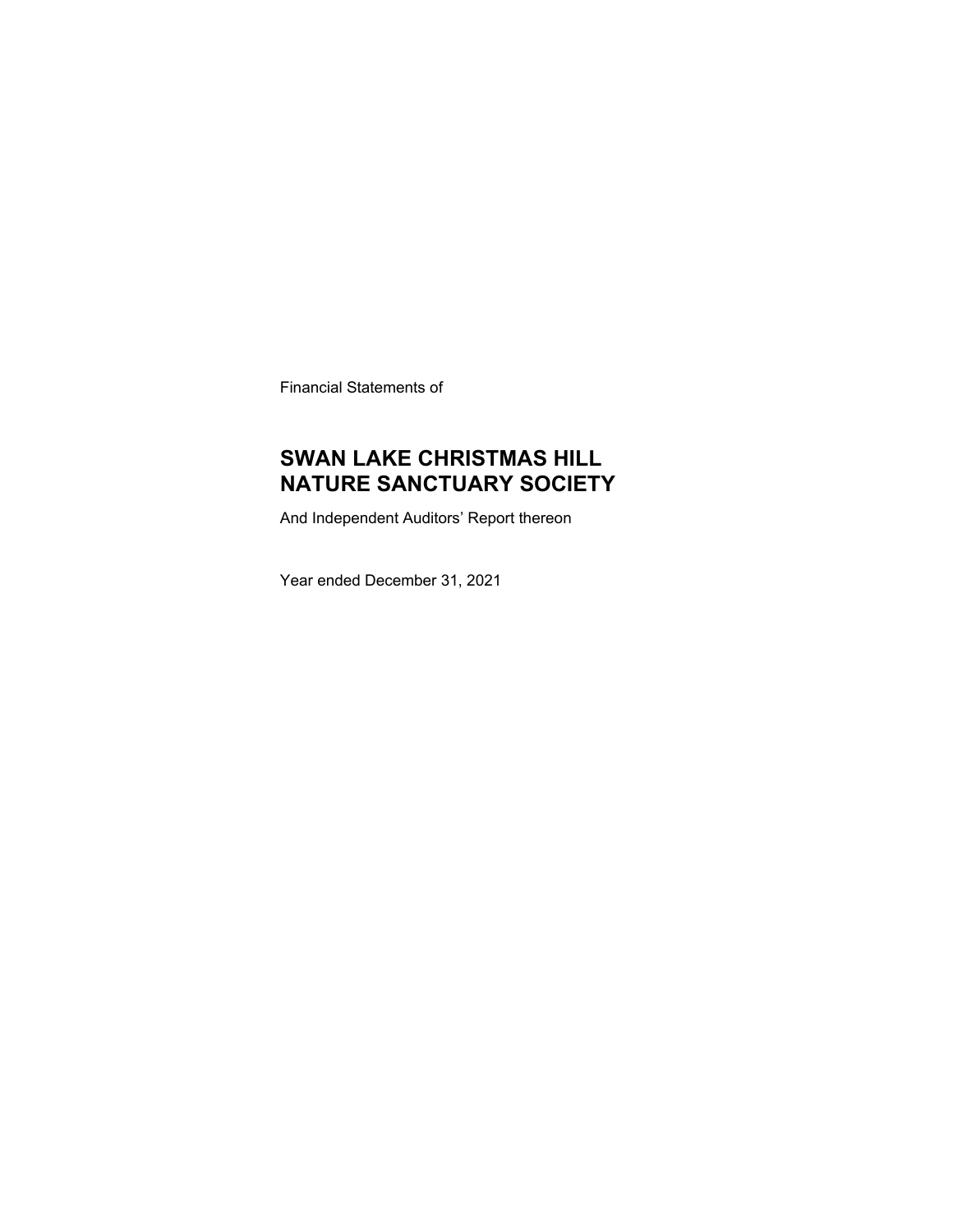

KPMG LLP St. Andrew's Square II 800-730 View Street Victoria BC V8W 3Y7 Canada Telephone 250-480-3500 Fax 250-480-3539

### **INDEPENDENT AUDITORS' REPORT**

To the Members of Swan Lake Christmas Hill Nature Sanctuary Society

### **Report on the Audit of Financial Statements**

#### *Opinion*

We have audited the financial statements of Swan Lake Christmas Hill Nature Sanctuary Society (the Entity), which comprise:

- the statement of financial position as at December 31, 2021
- the statement of operations for the year then ended
- the statement of changes in fund balance for the year then ended
- the statement of cash flows for the year then ended
- and notes to the financial statements, including a summary of significant accounting policies

(Hereinafter referred to as the "financial statements").

In our opinion, the accompanying financial statements, present fairly, in all material respects, the financial position of the Entity as at December 31, 2021, and its results of operations and its cash flows for the year then ended in accordance with Canadian accounting standards for not-for-profit organizations.

#### *Basis for Opinion*

We conducted our audit in accordance with Canadian generally accepted auditing standards. Our responsibilities under those standards are further described in the "Auditors' Responsibilities for the Audit of the Financial Statements" section of our auditors' report.

We are independent of the Entity in accordance with the ethical requirements that are relevant to our audit of the financial statements in Canada and we have fulfilled our other responsibilities in accordance with these requirements.

We believe that the audit evidence we have obtained is sufficient and appropriate to provide a basis for our opinion.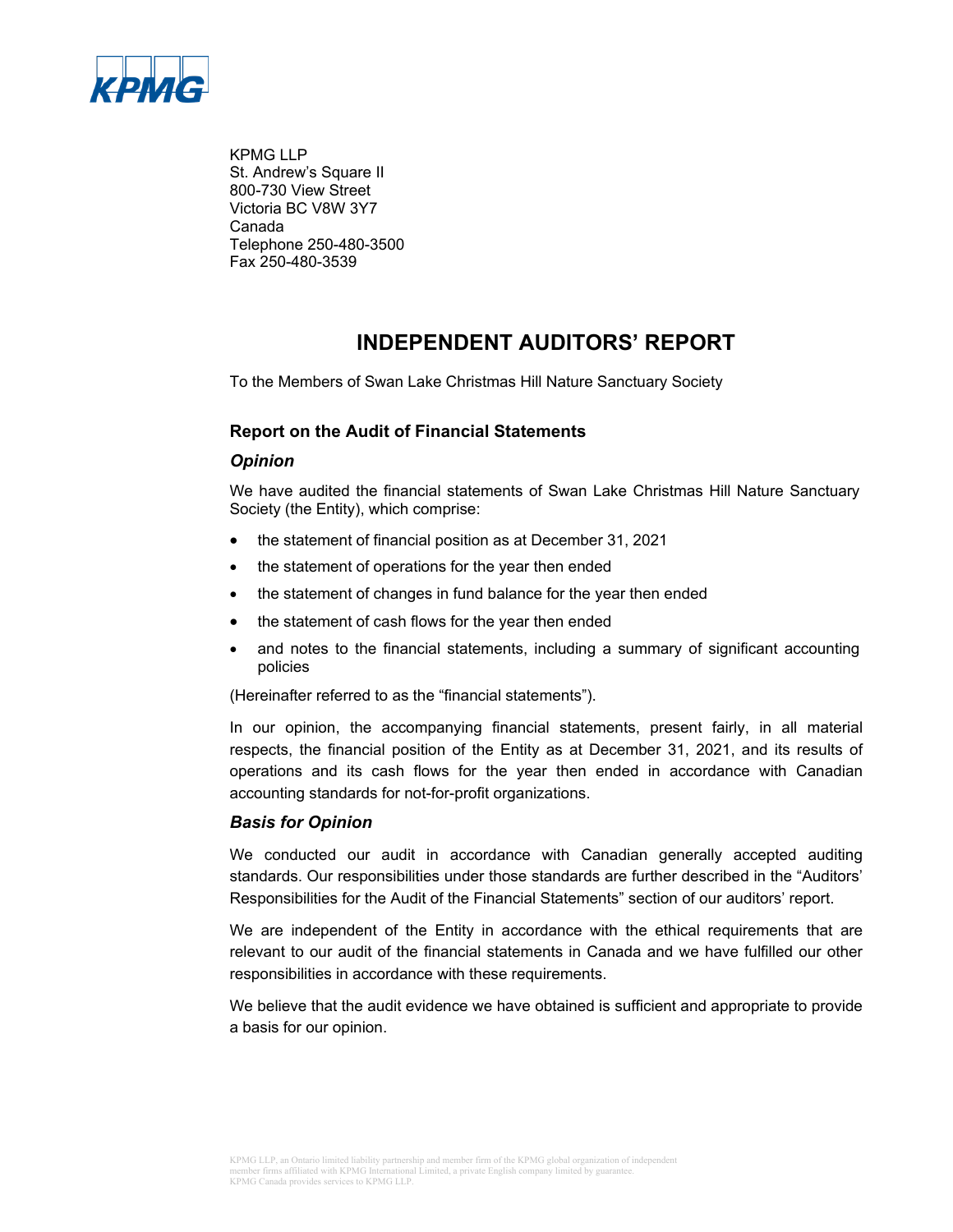

### *Responsibilities of Management and Those Charged with Governance for the Financial Statements*

Management is responsible for the preparation and fair presentation of the financial statements in accordance with Canadian accounting standards for not-for-profit organizations, and for such internal control as management determines is necessary to enable the preparation of financial statements that are free from material misstatement, whether due to fraud or error.

In preparing the financial statements, management is responsible for assessing the Entity's ability to continue as a going concern, disclosing as applicable, matters related to going concern and using the going concern basis of accounting unless management either intends to liquidate the Entity or to cease operations, or has no realistic alternative but to do so.

Those charged with governance are responsible for overseeing the Entity's financial reporting process.

#### *Auditors' Responsibilities for the Audit of the Financial Statements*

Our objectives are to obtain reasonable assurance about whether the financial statements as a whole are free from material misstatement, whether due to fraud or error, and to issue an auditors' report that includes our opinion.

Reasonable assurance is a high level of assurance, but is not a guarantee that an audit conducted in accordance with Canadian generally accepted auditing standards will always detect a material misstatement when it exists.

Misstatements can arise from fraud or error and are considered material if, individually or in the aggregate, they could reasonably be expected to influence the economic decisions of users taken on the basis of the financial statements.

As part of an audit in accordance with Canadian generally accepted auditing standards, we exercise professional judgment and maintain professional skepticism throughout the audit.

We also:

• Identify and assess the risks of material misstatement of the financial statements, whether due to fraud or error, design and perform audit procedures responsive to those risks, and obtain audit evidence that is sufficient and appropriate to provide a basis for our opinion.

The risk of not detecting a material misstatement resulting from fraud is higher than for one resulting from error, as fraud may involve collusion, forgery, intentional omissions, misrepresentations, or the override of internal control.

- Obtain an understanding of internal control relevant to the audit in order to design audit procedures that are appropriate in the circumstances, but not for the purpose of expressing an opinion on the effectiveness of the Entity's internal control.
- Evaluate the appropriateness of accounting policies used and the reasonableness of accounting estimates and related disclosures made by management.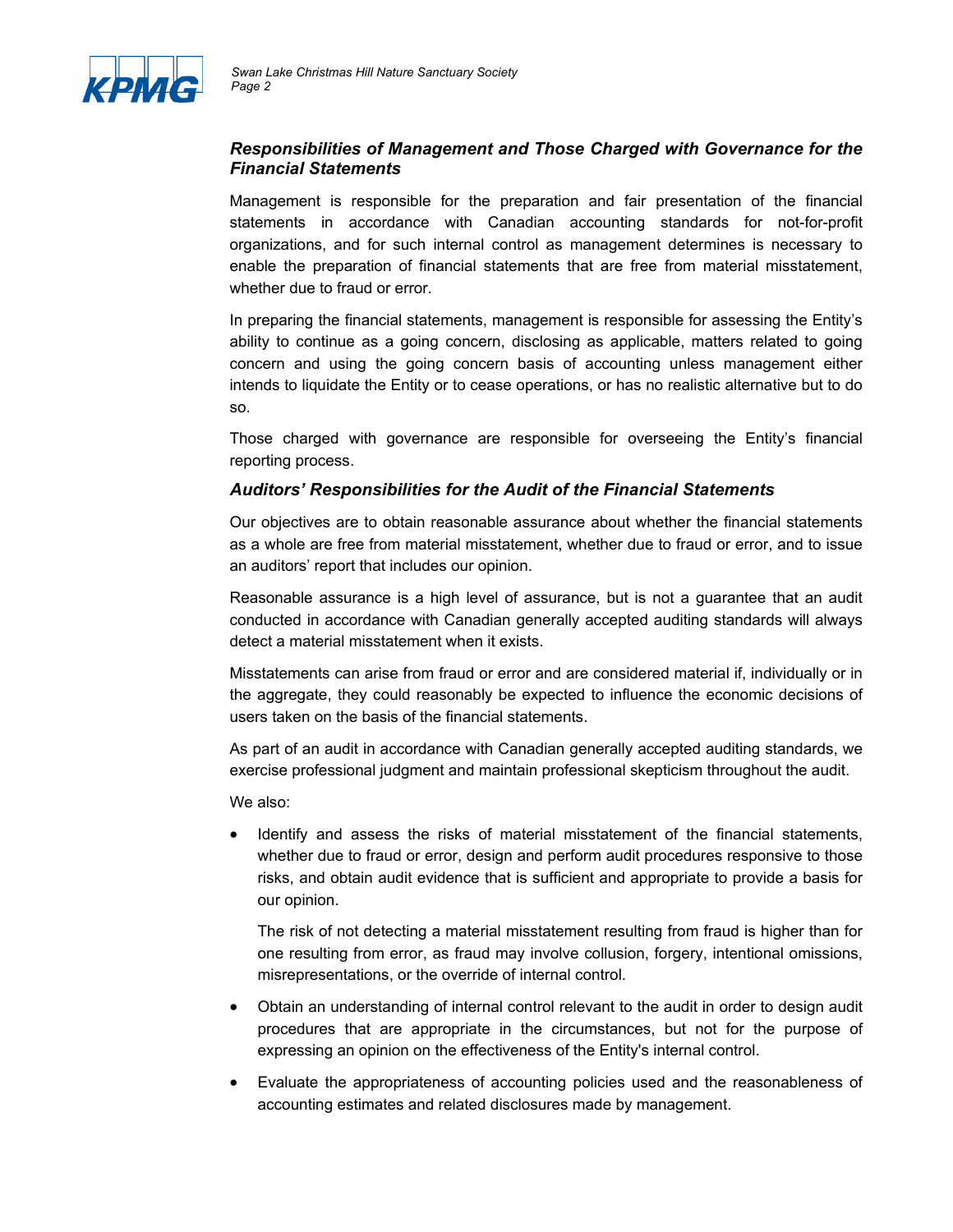

- Conclude on the appropriateness of management's use of the going concern basis of accounting and, based on the audit evidence obtained, whether a material uncertainty exists related to events or conditions that may cast significant doubt on the Entity's ability to continue as a going concern. If we conclude that a material uncertainty exists, we are required to draw attention in our auditors' report to the related disclosures in the financial statements or, if such disclosures are inadequate, to modify our opinion. Our conclusions are based on the audit evidence obtained up to the date of our auditors' report. However, future events or conditions may cause the Entity to cease to continue as a going concern.
- Evaluate the overall presentation, structure and content of the financial statements, including the disclosures, and whether the financial statements represent the underlying transactions and events in a manner that achieves fair presentation.
- Communicate with those charged with governance regarding, among other matters, the planned scope and timing of the audit and significant audit findings, including any significant deficiencies in internal control that we identify during our audit.

### **Report on Other Legal and Regulatory Requirements**

As required by the *Societies Act (British Columbia)*, we report that, in our opinion, the accounting policies applied in preparing and presenting the financial statements in accordance with Canadian accounting standards for not-for-profit organizations have been applied on a basis consistent with that of the preceding year.

 $k$ *PmG*  $44$ 

Chartered Professional Accountants

Victoria, Canada April 28, 2022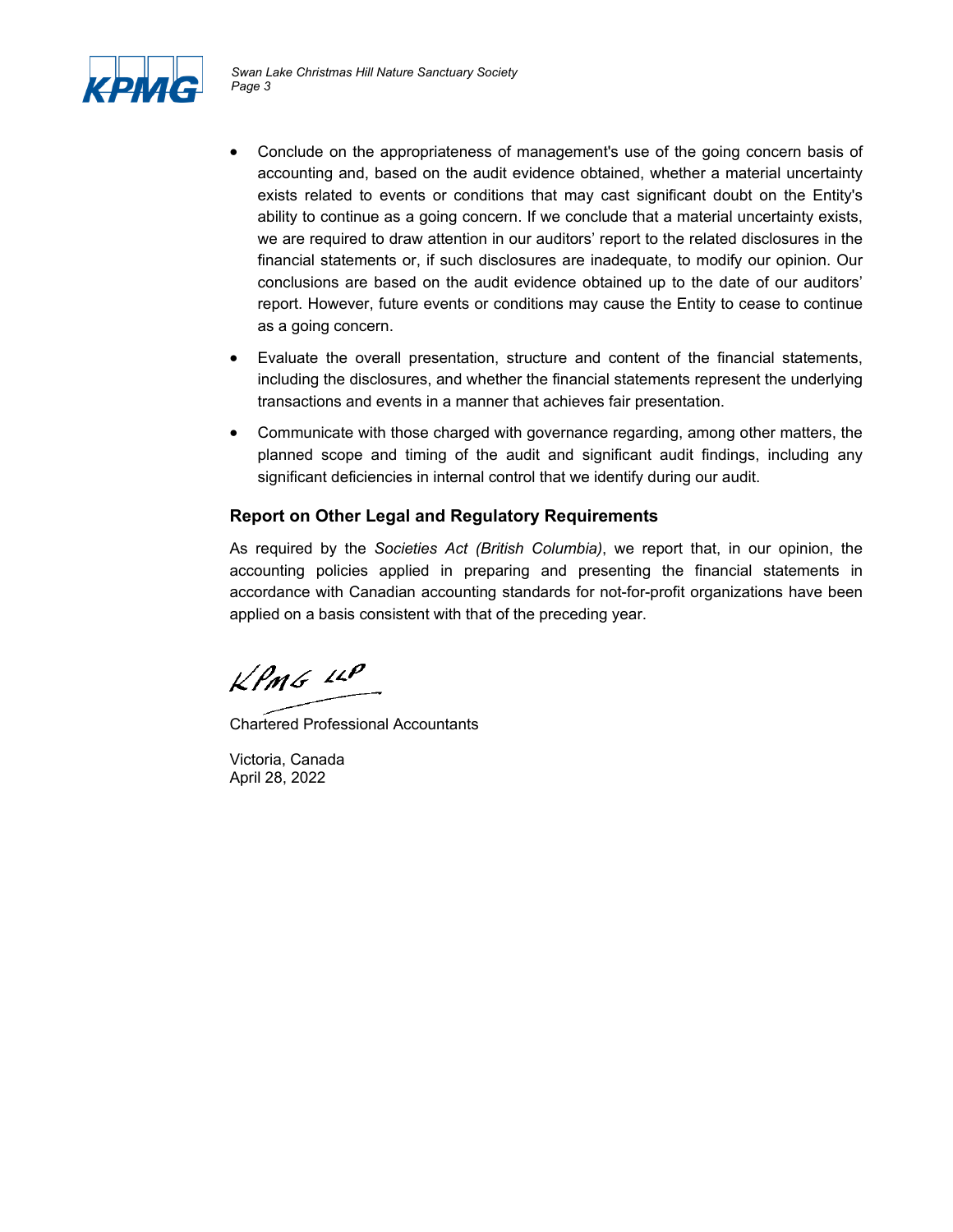Statement of Financial Position

December 31, 2021, with comparative information for 2020

|                                                                                                                                                     |                                       |                                    | 2021                                       | 2020                                               |
|-----------------------------------------------------------------------------------------------------------------------------------------------------|---------------------------------------|------------------------------------|--------------------------------------------|----------------------------------------------------|
|                                                                                                                                                     | <b>Operating Fund</b>                 | <b>Capital Fund</b>                | Total                                      | Total                                              |
| <b>Assets</b>                                                                                                                                       |                                       |                                    |                                            | (Schedule 1)                                       |
| Current assets:                                                                                                                                     |                                       |                                    |                                            |                                                    |
| Cash and cash equivalents<br>Accounts receivable (note 2)<br>Prepaid expenses and deposits<br>Gift shop inventory<br>Receivable from (payable to)   | \$594,505<br>51,151<br>2,759<br>4,208 | \$<br>3,117                        | \$<br>597,622<br>51,151<br>2,759<br>4,208  | \$<br>468,727<br>7,384<br>2,113<br>4,322           |
| other funds                                                                                                                                         | 30,643                                | (30, 643)                          |                                            |                                                    |
|                                                                                                                                                     | 683,266                               | (27, 526)                          | 655,740                                    | 482,546                                            |
| Property and equipment (note 3)                                                                                                                     |                                       | 1,085,192                          | 1,085,192                                  | 1,162,685                                          |
|                                                                                                                                                     | \$<br>683,266                         | \$<br>1,057,666                    | \$<br>1,740,932                            | \$<br>1,645,231                                    |
| <b>Liabilities</b>                                                                                                                                  |                                       |                                    |                                            |                                                    |
| <b>Current liabilities:</b>                                                                                                                         |                                       |                                    |                                            |                                                    |
| Accounts payable and accrued<br>liabilities (note 4)<br>Deferred revenue (note 5)                                                                   | \$<br>27,187<br>159,889               | \$                                 | \$<br>27,187<br>159,889                    | \$<br>25,785<br>78,138                             |
|                                                                                                                                                     | 187,076                               |                                    | 187,076                                    | 103,923                                            |
| <b>Fund Balances</b>                                                                                                                                |                                       |                                    |                                            |                                                    |
| Invested in capital assets<br>Unrestricted<br>Internally restricted<br>Capital Fund - Externally restricted<br>Capital Fund - Internally restricted | 351,191<br>144,999                    | 1.054.549<br>(134, 419)<br>137,536 | 1,054,549<br>216,772<br>144,999<br>137,536 | 1,162,685<br>212,198<br>137,025<br>9,400<br>20,000 |
|                                                                                                                                                     | 496,190                               | 1,057,666                          | 1,553,856                                  | 1,541,308                                          |
|                                                                                                                                                     | \$<br>683,266                         | \$<br>1,057,666                    | \$<br>1,740,932                            | \$<br>1,645,231                                    |

See accompanying notes to financial statements.

Approved by the Board:

Director Ahampy Director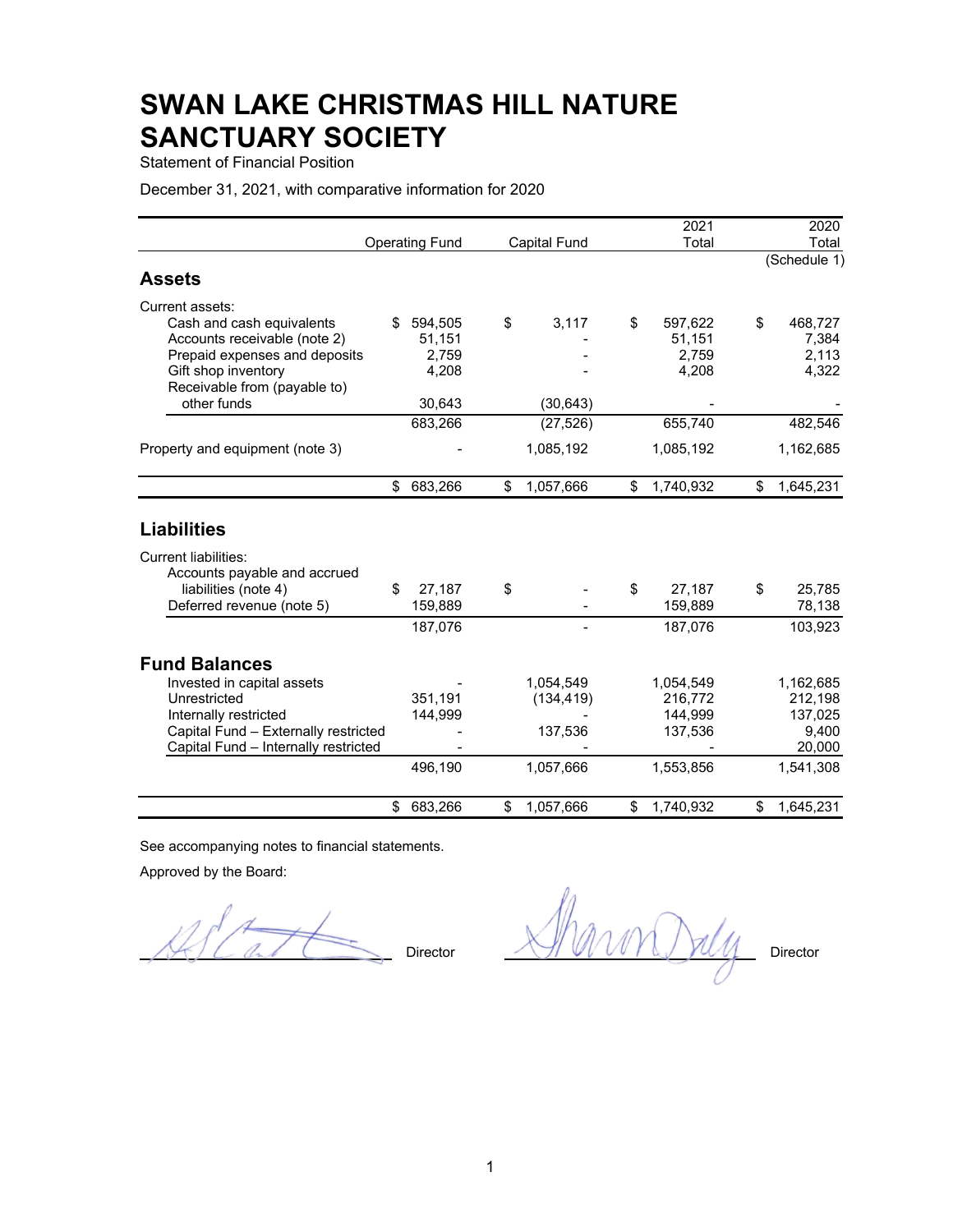Statement of Operations

Year ended December 31, 2021, with comparative information for 2020

|                                                                                          | Operating     | Capital          | 2021          | 2020          |
|------------------------------------------------------------------------------------------|---------------|------------------|---------------|---------------|
|                                                                                          | Fund          | Fund             | Total         | Total         |
| Revenue:                                                                                 |               |                  |               | (Schedule 2)  |
| <b>Management fee:</b><br>Corporation of the District of<br>Saanich Management Fee<br>\$ | 387,649       | \$               | \$<br>387,649 | \$<br>387,650 |
| <b>Grants and donations:</b>                                                             |               |                  |               |               |
| Donations and contributions                                                              | 36,468        |                  | 36,468        | 53,056        |
| Other grants                                                                             | 110,577       | 74,612           | 185,189       | 144,046       |
| Public gaming funds                                                                      | 65,000        |                  | 65,000        | 65,000        |
| Programs:                                                                                |               |                  |               |               |
| School programs                                                                          | 2,514         |                  | 2,514         | 9,459         |
| Public programs                                                                          | 10,439        |                  | 10,439        | 10,596        |
| Sponsorship                                                                              |               |                  |               |               |
| <b>Facility rental</b>                                                                   | 10,452        |                  | 10,452        | 5,304         |
| Gift shop sales                                                                          | 25,312        |                  | 25,312        | 25,875        |
| Interest                                                                                 | 344           |                  | 344           | 2,151         |
| Native plant sales                                                                       | 19,635        |                  | 19,635        | 16,281        |
| Property rent                                                                            | 47,037        |                  | 47,037        | 40,679        |
| Society memberships                                                                      | 4,585         |                  | 4,585         | 6,510         |
|                                                                                          | 720,012       | 74,612           | 794,624       | 766,607       |
| Expenses:                                                                                |               |                  |               |               |
| Salaries and wages                                                                       | 416,122       |                  | 416,122       | 462,693       |
| Administrative materials and services                                                    | 74,575        |                  | 74,575        | 88,423        |
| Community outreach and marketing                                                         | 2.264         |                  | 2,264         | 8,778         |
| Fundraising and grant expense                                                            |               |                  |               |               |
| Plant sale cost                                                                          | 12,315        |                  | 12,315        | 6,578         |
| Gift shop sale cost                                                                      | 9,387         |                  | 9,387         | 6,186         |
| Program materials and services                                                           | 19,412        |                  | 19,412        | 5,035         |
| Rental property expense                                                                  | 2,532         |                  | 2,532         | 11,805        |
| Facility expense                                                                         |               | 74,612           | 74,612        |               |
| Site materials and services                                                              | 36,438        |                  | 36,438        | 23,385        |
| Amortization                                                                             |               | 134,419          | 134,419       | 124,347       |
|                                                                                          | 573,045       | 209,031          | 782,076       | 737,230       |
| Excess (deficiency) of revenue                                                           |               |                  |               |               |
| over expenses                                                                            | 146,967<br>\$ | \$<br>(134, 419) | \$<br>12,548  | \$<br>29,377  |

See accompanying notes to financial statements.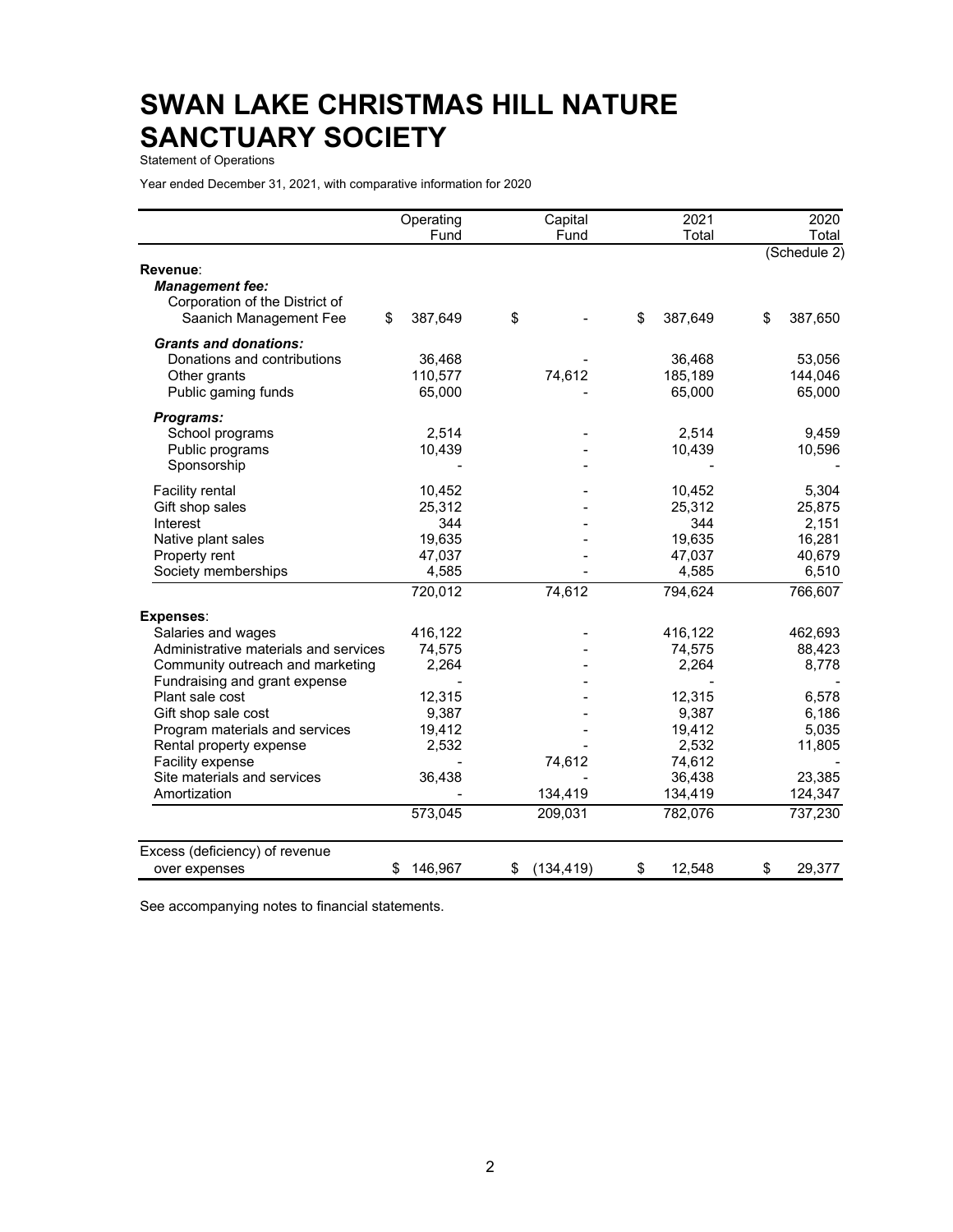Statement of Changes in Fund Balances

Year ended December 31, 2021

|                                                       | <b>Operating Fund</b> |           |    |                | <b>Restricted Funds</b> |           |        |                 |
|-------------------------------------------------------|-----------------------|-----------|----|----------------|-------------------------|-----------|--------|-----------------|
|                                                       |                       |           |    | Internally     |                         |           |        |                 |
|                                                       |                       | Operating |    | Restricted     | Capital                 | Endowment |        | Total           |
| Fund balance, December 31, 2019                       | \$                    | 113,151   | \$ | 135,000        | \$<br>1,263,780         | \$        | $\sim$ | \$<br>1,511,931 |
| Excess (deficiency) of revenue over<br>expenses       |                       | 119,047   |    | 2,025          | (91, 695)               |           |        | 29,377          |
| Transfer from operating to capital fund               |                       | (20,000)  |    | $\blacksquare$ | 20,000                  |           |        |                 |
| Fund balance, December 31, 2020                       |                       | 212,198   |    | 137,025        | 1,192,085               |           |        | 1,541,308       |
| Excess (deficiency) of revenue over<br>expenses       |                       | 146,967   |    | $\blacksquare$ | (134, 419)              |           |        | 12,548          |
| Transfer from operating to internally restricted fund |                       | (7, 974)  |    | 7,974          |                         |           |        |                 |
| Fund balance, December 31, 2021                       | \$                    | 351,191   | \$ | 144,999        | \$<br>1,057,666         | \$        |        | \$<br>1,553,856 |

See accompanying notes to financial statements.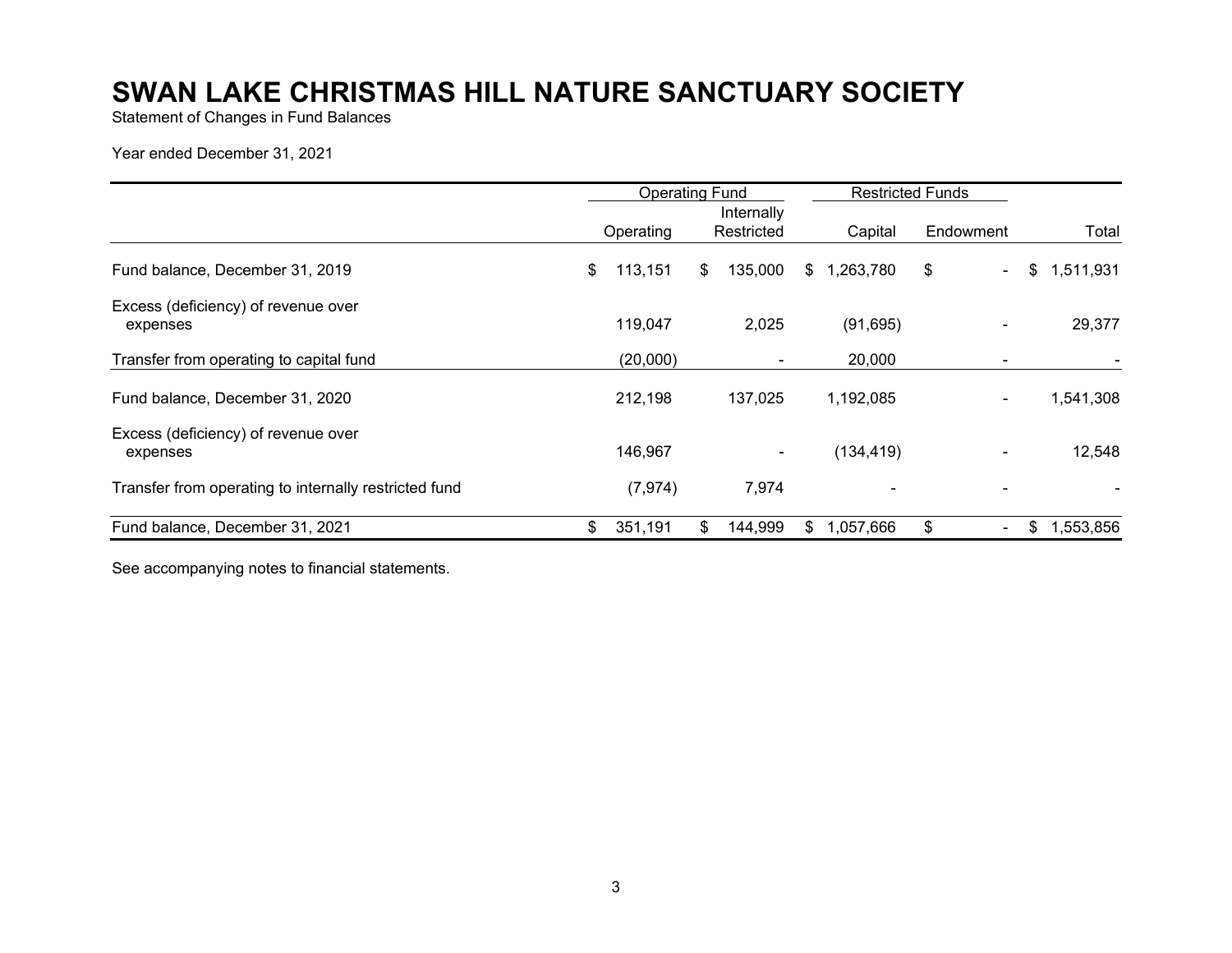Statement of Cash Flows

Year ended December 31, 2021, with comparative information for 2020

|                                                | 2021          | 2020          |
|------------------------------------------------|---------------|---------------|
| Cash provided by (used in):                    |               |               |
| Operating activities:                          |               |               |
| Excess (deficiency) of revenue over expenses:  |               |               |
| <b>Operating Fund</b>                          | \$<br>146,967 | \$<br>121,072 |
| <b>Endowment Fund</b>                          |               |               |
| Capital Fund                                   | (134, 419)    | (91, 695)     |
|                                                | 12,548        | 29,377        |
| Add amortization not involving cash            | 134,419       | 124,348       |
| Changes in non-cash operating working capital: |               |               |
| Accounts receivable                            | (43, 767)     | 2,799         |
| Prepaid expenses and deposits                  | (646)         | (1, 156)      |
| Gift shop inventory                            | 114           | 3,393         |
| Accounts payable and accrued liabilities       | 1,402         | (15, 612)     |
| Deferred revenue                               | 81,751        | (10,787)      |
|                                                | 185,821       | 132,362       |
| Investing activities:                          |               |               |
| Additions to capital assets                    | (56, 926)     | (43, 252)     |
| Increase in cash and cash equivalents          | 128,895       | 89,110        |
| Cash and cash equivalents, beginning of year   | 468,727       | 379,617       |
| Cash and cash equivalents, end of year         | \$<br>597,622 | \$<br>468,727 |

See accompanying notes to financial statements.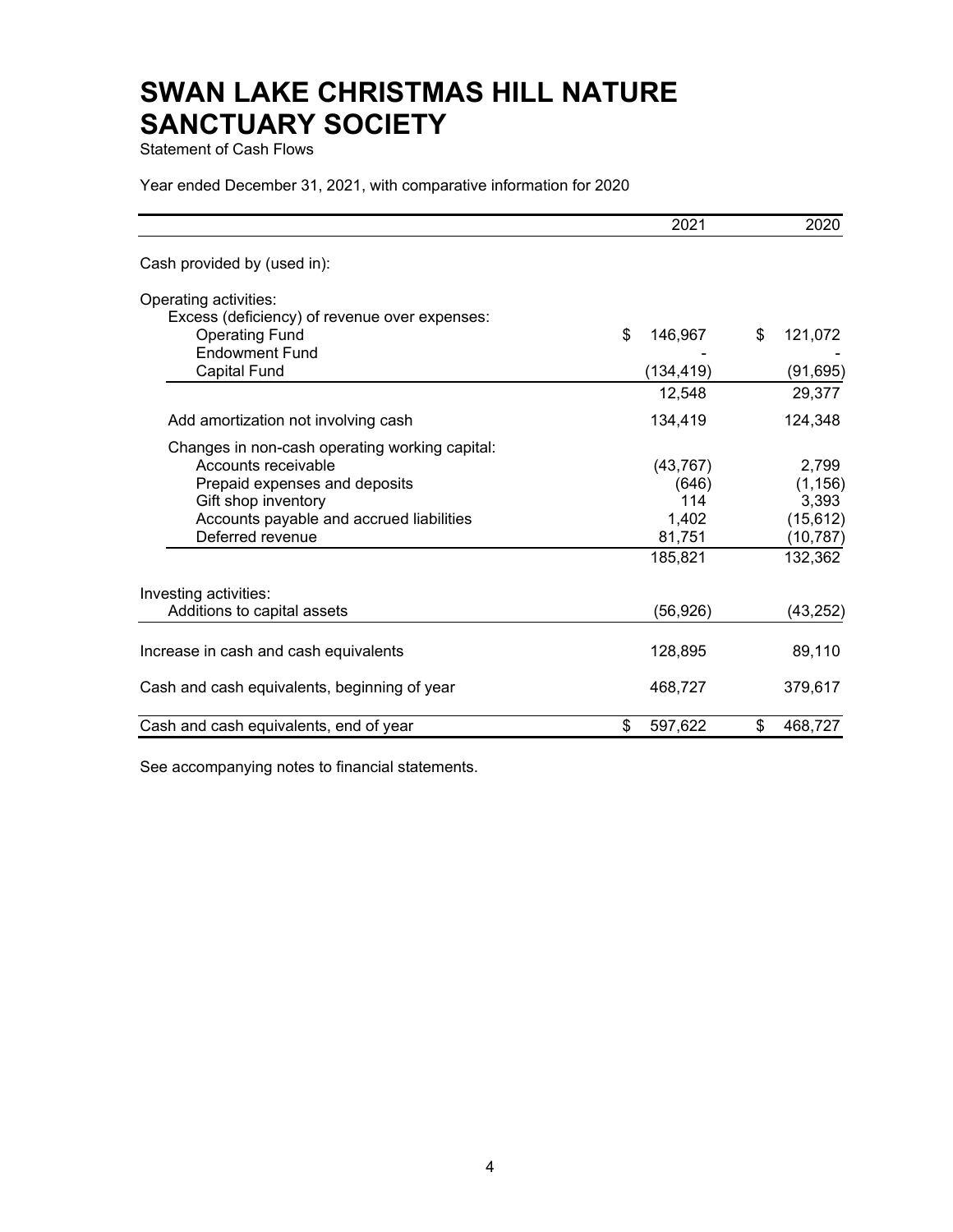Notes to Financial Statements

Year ended December 31, 2021

Swan Lake Christmas Hill Nature Sanctuary Society (the "Society") is incorporated under the *Society Act (British Columbia)*. Its principal activity is the operation of the Nature House and wildlife sanctuary at Swan Lake on land owned by The Corporation of the District of Saanich. The Society operates on this land under an operating agreement with The Corporation of the District of Saanich. The current agreement is for a 5 year term ending December 31, 2024, with a 5 year renewal term ending December 31, 2029. The Society is a charitable organization under the *Income Tax Act* and as such is exempt from income taxes and able to issue donation receipts for income tax purposes.

#### **1. Significant accounting policies:**

The financial statements have been prepared in accordance with Canadian Accounting Standards for Not-For-Profit Organizations in Part III of the CPA Canada Handbook and include the following significant accounting policies:

(a) Fund accounting:

The Society follows the restricted fund method of accounting for contributions.

#### **Operating Fund:**

The Operating Fund accounts for the Society's program delivery and administrative activities. This Fund reports unrestricted resources and restricted operating grants.

#### **Restricted Funds:**

The restricted fund is comprised of the following:

The Capital Fund reports the assets, liabilities, revenues and expenses related to the Society's capital assets.

The Endowment Fund includes donations for which the Society and/or the donor have specified that the principal is to be held intact in perpetuity. The balance of the Endowment Fund was transferred to the Swan Lake Christmas Hill Sanctuary Fund with the Victoria Foundation in 2020.

The Board of Directors has internally restricted certain funds for purposes of future capital projects and contingency.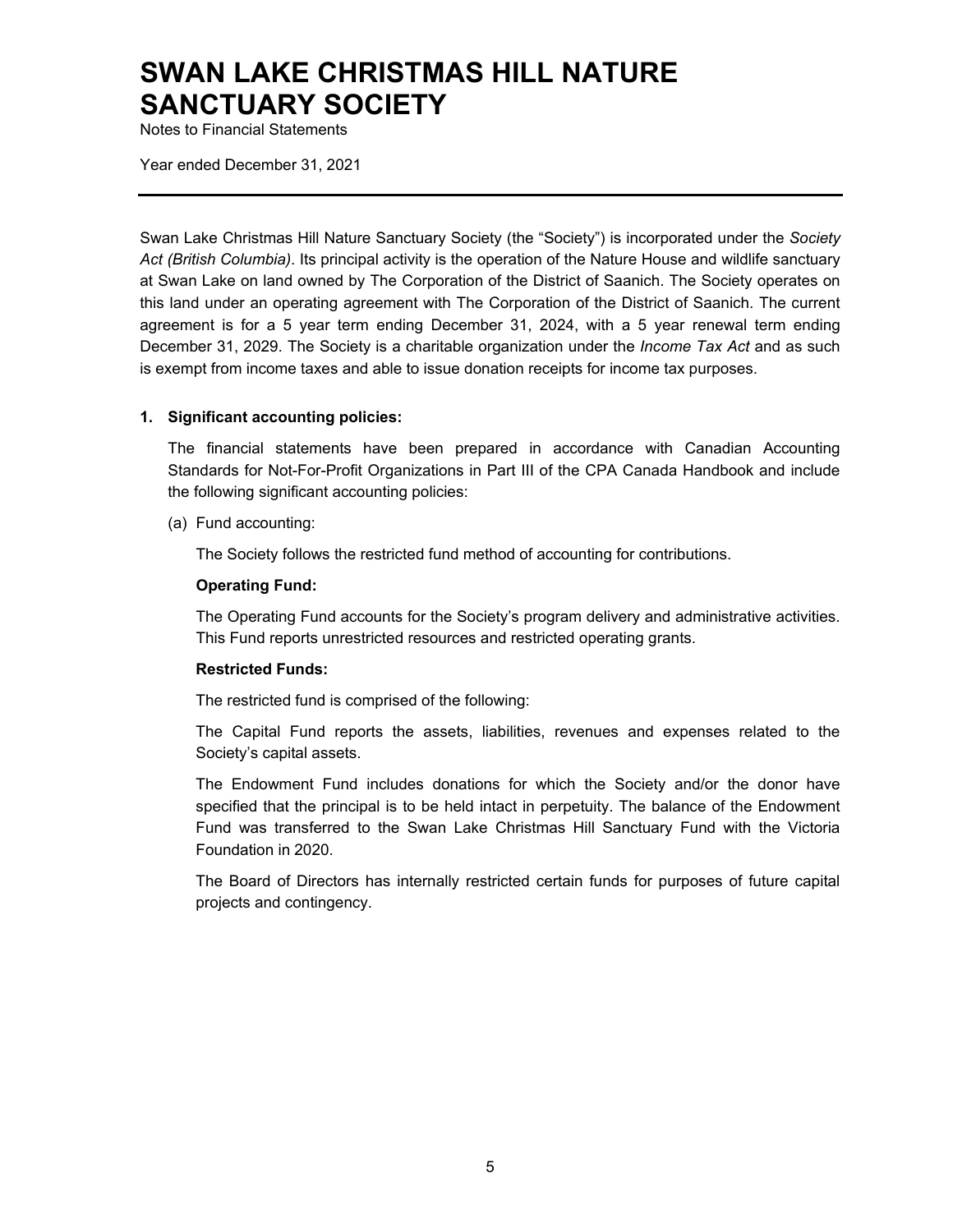Notes to Financial Statements

Year ended December 31, 2021

#### **1. Significant accounting policies (continued):**

(b) Property and equipment:

Property and equipment are stated at cost, less accumulated amortization. Amortization is provided using the followings methods and annual rates:

| Asset                        | Basis         | Rate      |
|------------------------------|---------------|-----------|
|                              |               |           |
| Nature House Building        | Straight-line | 5%        |
| <b>Building improvements</b> | Straight-line | 10%       |
| <b>Displays</b>              | Straight-line | 10%       |
| Computer equipment           | Straight-line | 20%       |
| Furniture and equipment      | Straight-line | 10%       |
| <b>Boardwalks</b>            | Straight-line | 4% to 10% |
| Trails and signs             | Straight-line | 10%       |
| Native plant garden          | Straight-line | 10%       |
| Fencing                      | Straight-line | 10%       |
| Vehicles                     | Straight-line | 10%       |
| Tent                         | Straight-line | 10%       |
| Shed                         | Straight-line | 10%       |

When property and equipment no longer contributes to the Society's ability to provide services, its carrying amount is written down to its residual value.

(c) Revenue recognition:

Unrestricted contributions are recognized as revenue of the Operating Fund in the year received or receivable if the amount to be received can be reasonably estimated and collection is reasonably assured.

Restricted contributions related to operations are recognized as revenue of the Operating Fund in the year in which the related expense is incurred. All other restricted contributions are recognized as revenue of the appropriate fund in the year received or receivable.

(d) Cash and cash equivalents:

The Society considers deposits in banks and short-term deposits with original maturities of three months or less from the acquisition date as cash and cash equivalents.

(e) Term deposits:

The Society holds term deposits with maturities of greater than three months recorded at cost plus accrued interest. Cashable GIC's are included in cash and cash equivalents. Investment income is reported as revenue in the period earned.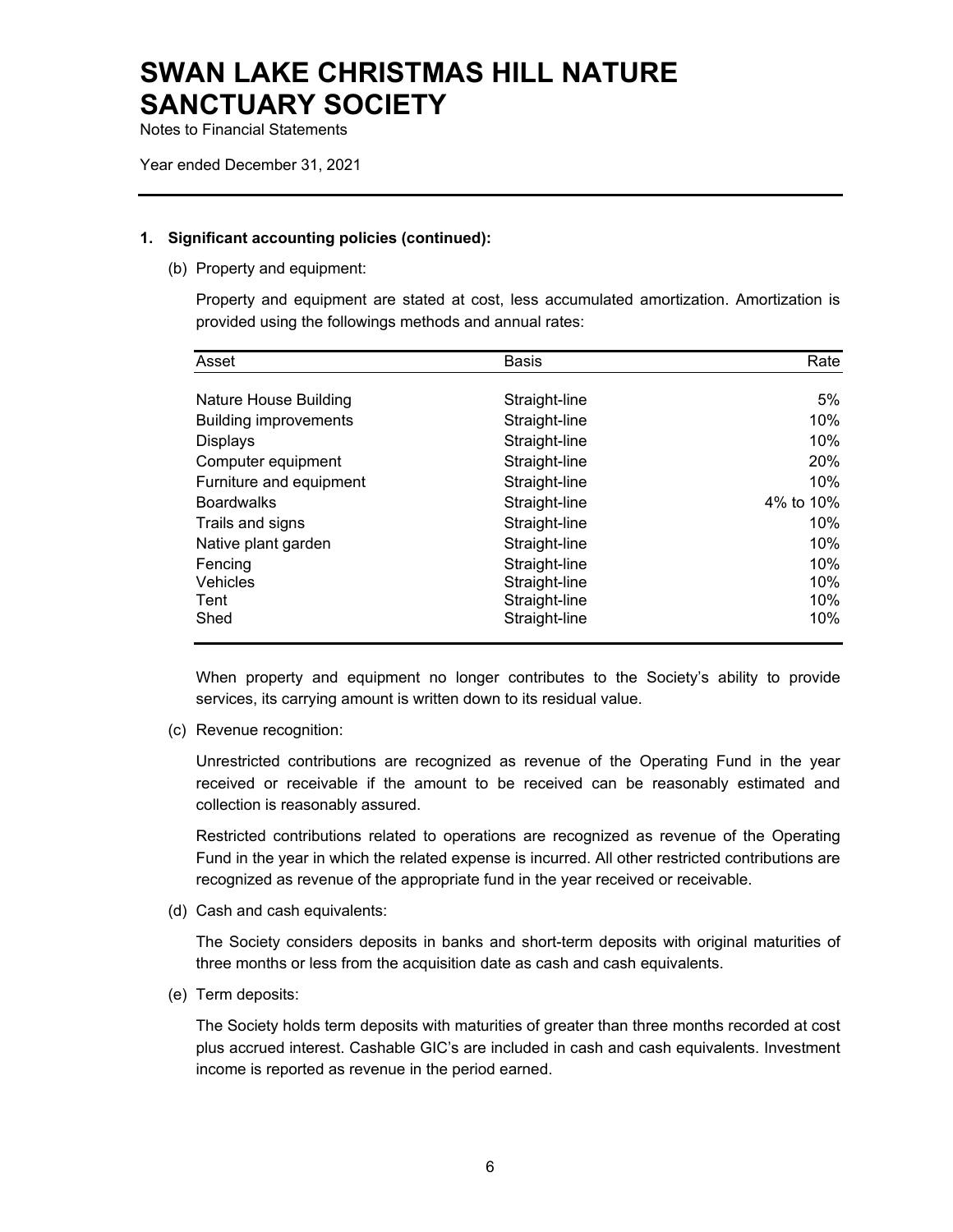Notes to Financial Statements

Year ended December 31, 2021

#### **1. Significant accounting policies (continued):**

(f) Financial instruments:

Financial instruments are recorded at fair value on initial recognition. Freestanding derivative instruments that are not in a qualifying hedging relationship and equity instruments that are quoted in an active market are subsequently measured at fair value. All other financial instruments are subsequently recorded at cost or amortized cost, unless management has elected to carry the instruments at fair value. The Society has not elected to carry any such financial instruments at fair value.

Transaction costs incurred on the acquisition of financial instruments measured subsequently at fair value are expensed as incurred. All other financial instruments are adjusted by transaction costs incurred on acquisition and financing costs, which are amortized using the straight-line method.

Financial assets are assessed for impairment on an annual basis at the end of the fiscal year if there are indicators of impairment. If there is an indicator of impairment, the Society determines if there is a significant adverse change in the expected amount or timing of future cash flows from the financial asset. If there is a significant adverse change in the expected cash flows, the carrying value of the financial asset is reduced to the highest of the present value of the expected cash flows, the amount that could be realized from selling the financial asset or the amount the Society expects to realize by exercising its right to any collateral.

If events and circumstances reverse in a future period, an impairment loss will be reversed to the extent of the improvement, not exceeding the initial carrying value.

(g) Contributed services:

A substantial number of volunteers contribute a significant amount of their time each year. Contributed services are not recognized in the financial statements as the services would not have otherwise been purchased by the Society.

(h) Use of estimates:

The preparation of financial statements in conformity with Canadian generally accepted accounting principles requires management to make estimates and assumptions that affect the reported amounts of assets and liabilities and the disclosure of contingent assets and liabilities at the date of the financial statements and the reported amounts of revenue and expenses during the year. Actual results could differ from these estimates.

(i) Comparative information:

Certain comparative information has been reclassified to conform with the financial statement presentation adopted for the current year.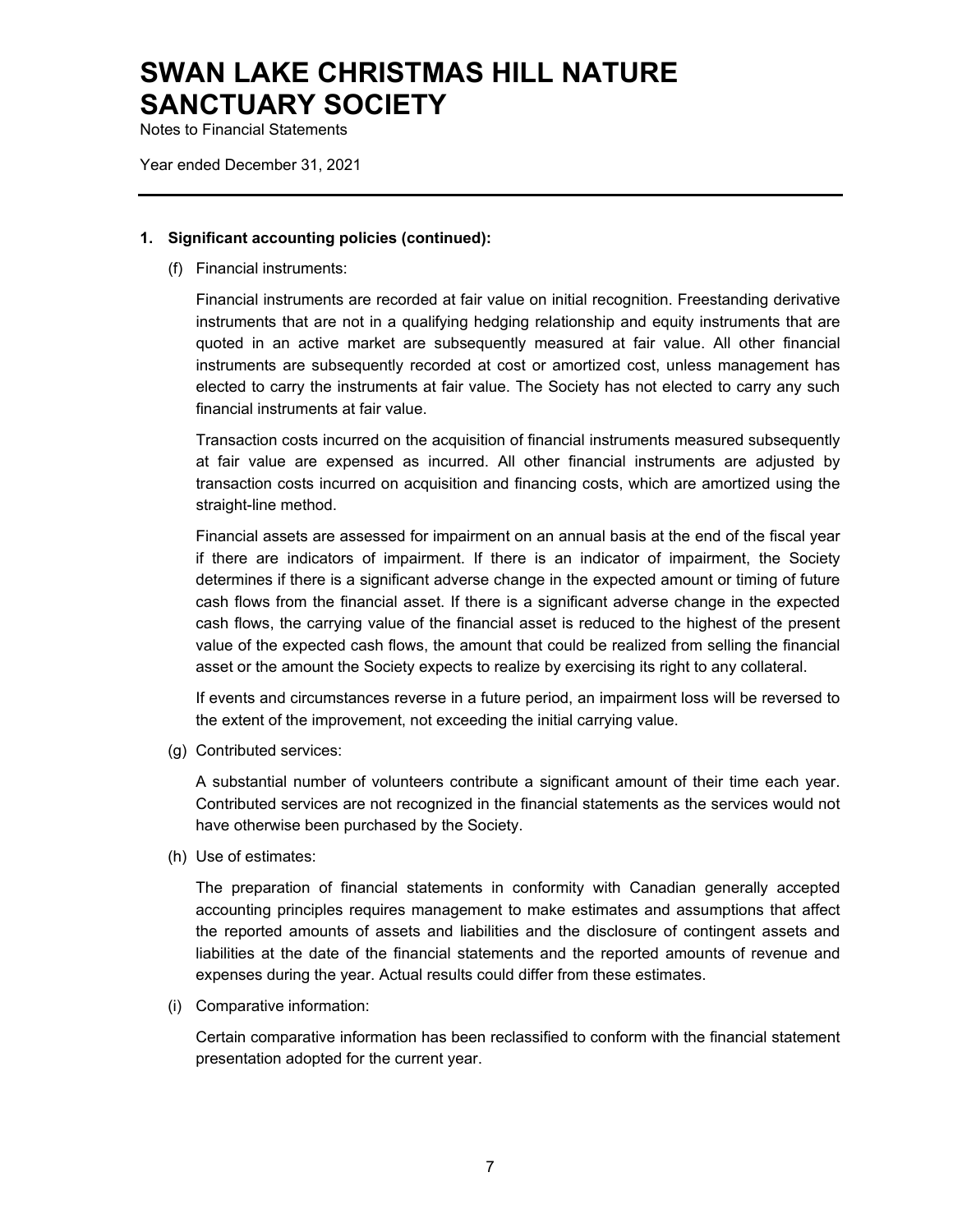Notes to Financial Statements

Year ended December 31, 2021

#### **2. Accounts receivable:**

Included in accounts receivable are government remittances receivable of \$4,146 (2020 - \$1,558) relating to federal and provincial sales taxes.

### **3. Property and equipment:**

| 2021                                   |    | Cost      | Accumulated<br>amortization |    | Net book<br>value |
|----------------------------------------|----|-----------|-----------------------------|----|-------------------|
|                                        |    |           |                             |    |                   |
| Nature House building                  | \$ | 467,851   | \$<br>435,934               | \$ | 31,917            |
| Building improvements - Martelli House |    |           |                             |    |                   |
| and other buildings                    |    | 178,290   | 154,922                     |    | 23,368            |
| <b>Displays</b>                        |    | 201,204   | 201,204                     |    |                   |
| Computer equipment                     |    | 66,162    | 66,162                      |    |                   |
| Furniture and equipment                |    | 174,959   | 174,959                     |    |                   |
| <b>Boardwalks</b>                      |    | 1,644,145 | 712,055                     |    | 932,090           |
| Trails and signs                       |    | 335,532   | 297,922                     |    | 37,610            |
| Native plant garden                    |    | 47,909    | 47,909                      |    |                   |
| Fencing                                |    | 45,794    | 21,955                      |    | 23,839            |
| Vehicles                               |    | 18,068    | 4,517                       |    | 13,551            |
| Tent                                   |    | 14,197    | 2,131                       |    | 12,066            |
| Shed                                   |    | 11,606    | 855                         |    | 10,751            |
|                                        | \$ | 3,205,717 | \$<br>2,120,525             | S  | 1,085,192         |

| 2020                                   |    | Cost      | Accumulated<br>amortization | Net book<br>value |
|----------------------------------------|----|-----------|-----------------------------|-------------------|
|                                        |    |           |                             |                   |
| Nature House building                  | \$ | 467,851   | \$<br>412,542               | \$<br>55,309      |
| Building improvements - Martelli House |    |           |                             |                   |
| and other buildings                    |    | 178,290   | 137,093                     | 41,197            |
| <b>Displays</b>                        |    | 201,204   | 201,204                     |                   |
| Computer equipment                     |    | 66,162    | 66,162                      |                   |
| Furniture and equipment                |    | 174,959   | 174,959                     |                   |
| <b>Boardwalks</b>                      |    | 1,644,145 | 646,289                     | 997,856           |
| Trails and signs                       |    | 298,947   | 278,446                     | 20,501            |
| Native plant garden                    |    | 47,909    | 47,909                      |                   |
| Fencing                                |    | 31,674    | 21,249                      | 10,425            |
| Vehicles                               |    | 18,068    | 2,710                       | 15,358            |
| Tent                                   |    | 14,197    | 711                         | 13,486            |
| Shed                                   |    | 8,553     |                             | 8,553             |
|                                        | \$ | 3,151,959 | \$<br>1,989,274             | \$<br>1,162,685   |

There were no write-offs capital assets during the year of 2021 (2020 - nil).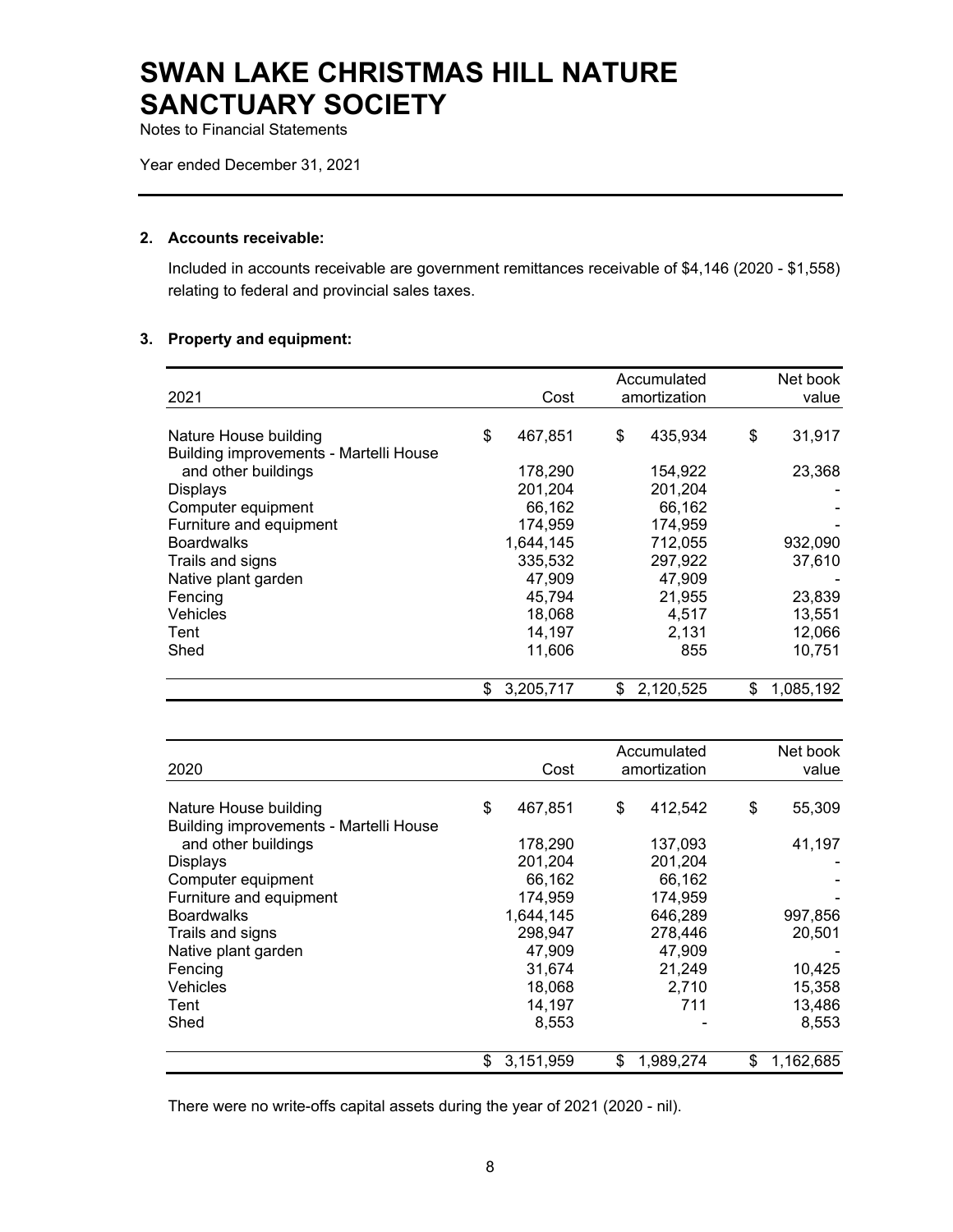Notes to Financial Statements

Year ended December 31, 2021

#### **4. Accounts payable and accrued liabilities:**

Included in accounts payable and accrued liabilities are government remittances payable of \$nil (2020 - nil), for amounts payable for payroll remittances and workers' safety insurance.

#### **5. Deferred revenue, operating fund:**

|                                                          |   | 2021                  |    | 2020                    |
|----------------------------------------------------------|---|-----------------------|----|-------------------------|
| Prepaid programs<br>Public gaming funds<br><b>Others</b> | S | -<br>65,000<br>94,889 | \$ | 554<br>65,000<br>12,584 |
|                                                          |   | 159,889               | Φ  | 78,138                  |

#### **6. Endowment Fund with Victoria Foundation:**

In 2020, the Society established the Swan Lake Christmas Hill Sanctuary Fund with the Victoria Foundation, a permanent endowment fund. The balance of the Society's Endowment Fund was transferred to Victoria Foundation, with additional funding provided by the Operating Fund of \$2,477 for a total contribution of \$7,500. The Victoria Foundation provided a matching contribution of \$7,500 thus establishing a \$15,000 fund with the Victoria Foundation. The balance of the fund as at December 31, 2021 was \$17,780. During 2021, \$624 of grants were distributed.

#### **7. Donated labour:**

Volunteers from the community work to improve the Swan Lake Christmas Hill Nature Sanctuary. In 2021 the Society estimated that volunteers provided a total of 4,706 (2020 - 3,366) hours of donated labour. The value of this labour, although not recorded in these financial statements, is equivalent to approximately \$134,711 (2020 - \$94,517) using a median wage rate of \$28.62 (2020 - \$28.08) per hour as published in Statistics Canada Labour Force Survey.

#### **8. Financial risks and concentrations of risk:**

The Society's financial instruments consist of cash and cash equivalents, accounts receivable and accounts payable and accrued liabilities.

It is management's opinion that the Society is not exposed to significant interest, currency or credit risk arising from these financial instruments.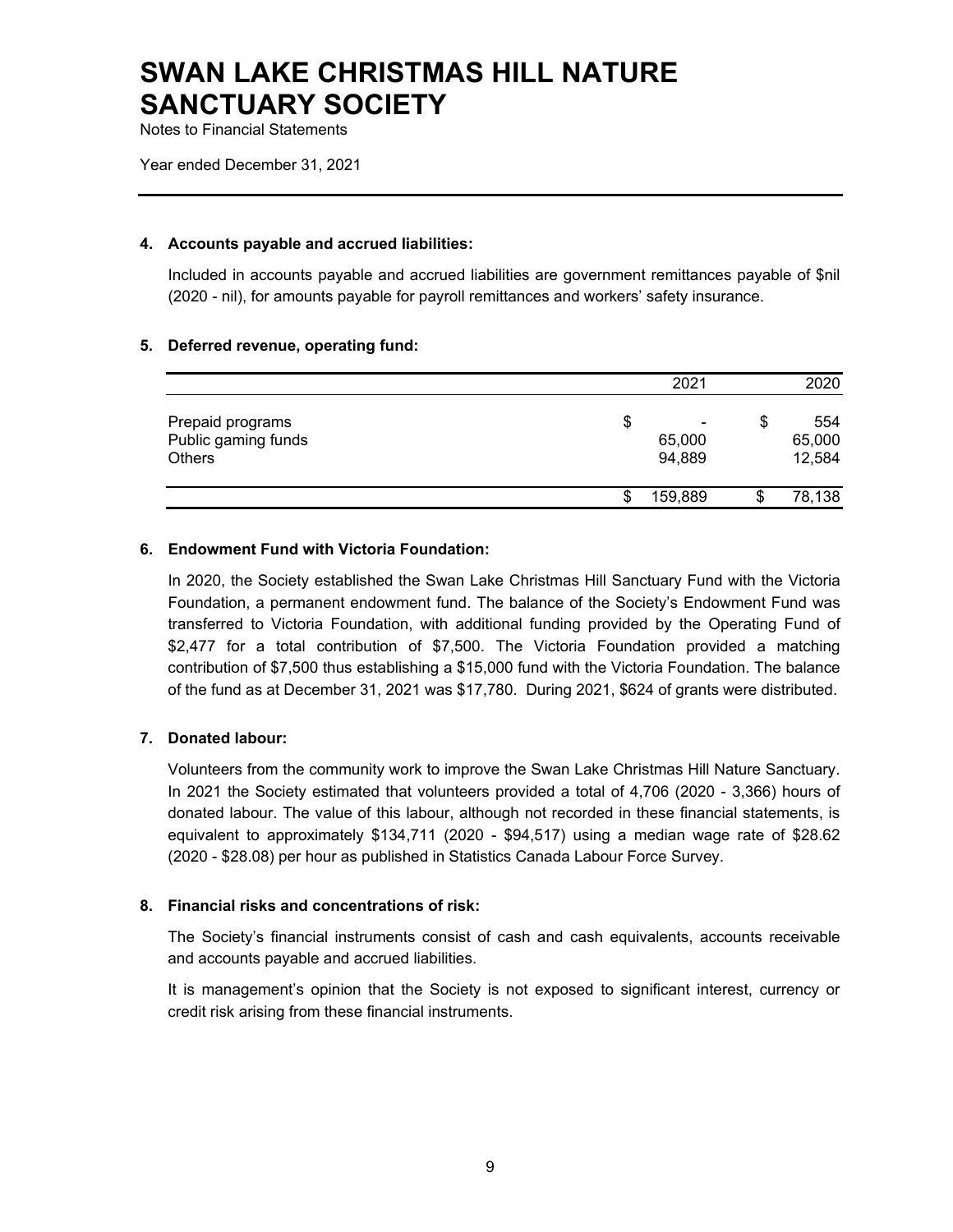Notes to Financial Statements

Year ended December 31, 2021

#### **8. Financial risks and concentrations of risk (continued):**

In March 2020, the COVID-19 outbreak was declared a pandemic by the World Health Organization and has had a significant financial, market and social dislocating impact. The Society suspended programs and access to its premises in March 2020 as required by Provincial Health Orders to help stop the spread of COVID-19. It re-opened in June 2020 and re-introduced programs on a reduced schedule and managing capacity requirements. The impact of COVID-19 reduced certain revenue from programs, rental and other sources and related expenses as well as the ability for volunteers to contribute their time. The Society continues to monitor the ongoing impact and adjust operations as required to ensure financial sustainability and the safety of the community.

#### **9. Employee remuneration:**

The BC Societies Act has a requirement for the disclosure in the financial statements of the remuneration of directors, employees and contractors for financial statements prepared after November 28, 2016. For employee and contractor remuneration the requirement is to disclose amounts paid to individuals whose remuneration was greater than \$75,000. In 2021, the Society paid one employee annual remuneration greater than \$75,000, totalling \$97,328 (2020 – no employees greater than \$75,000).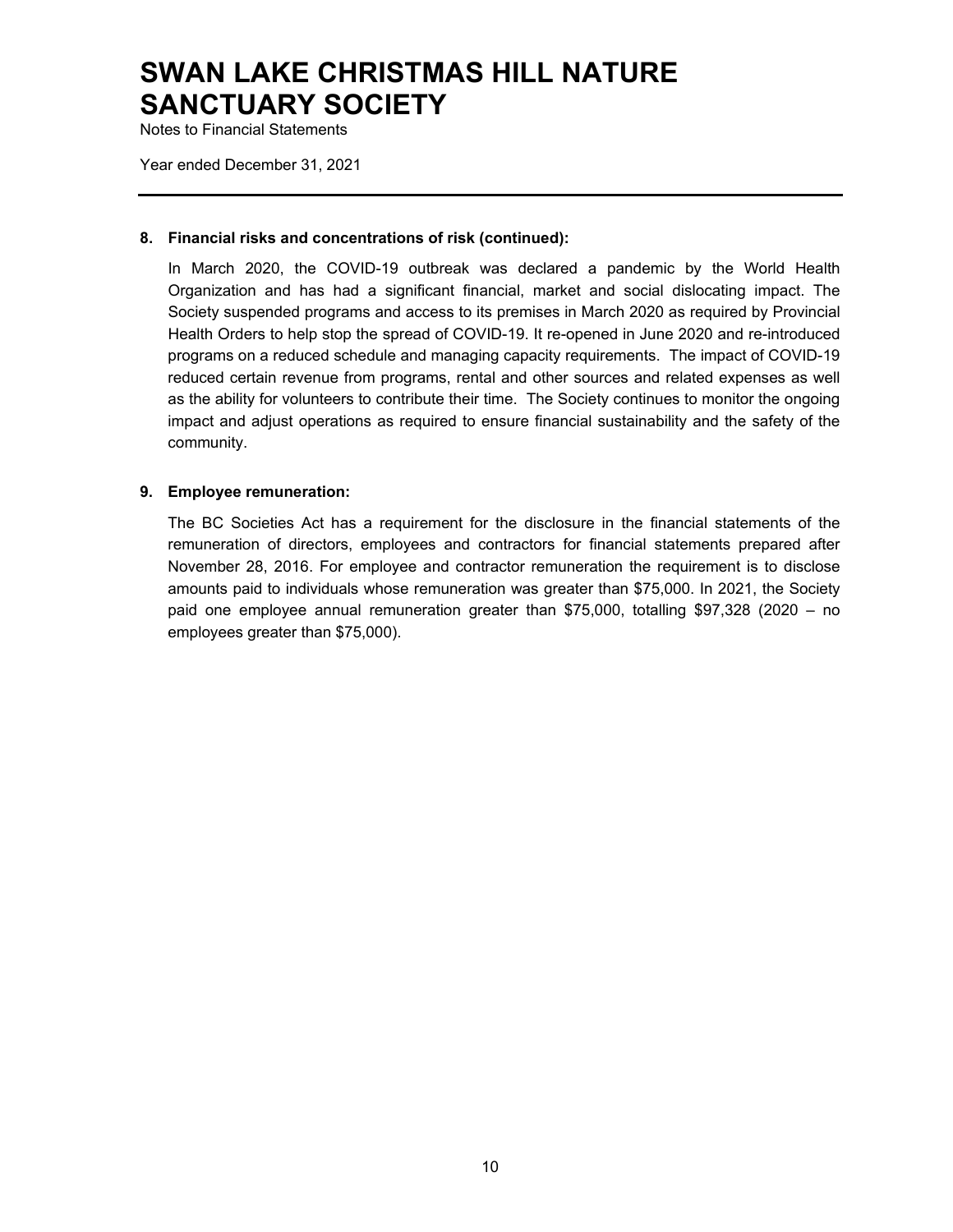Statement of Financial Position Statement of Financial Position Schedule 1

December 31, 2020

|                                                                                                                                                                                     | Operating                                             |    | Capital                                   |                                                                 |
|-------------------------------------------------------------------------------------------------------------------------------------------------------------------------------------|-------------------------------------------------------|----|-------------------------------------------|-----------------------------------------------------------------|
|                                                                                                                                                                                     | Fund                                                  |    | Fund                                      | Total                                                           |
| <b>Assets</b>                                                                                                                                                                       |                                                       |    |                                           |                                                                 |
| Current assets:<br>Cash and cash equivalents<br>Accounts receivable (note 2)<br>Prepaid expenses and deposits<br>Gift shop inventory<br>Receivable from (payable to)<br>other funds | \$<br>465,591<br>7,384<br>2,113<br>4,322<br>(26, 264) | \$ | 3,136<br>26,264                           | \$<br>468,727<br>7,384<br>2,113<br>4,322                        |
|                                                                                                                                                                                     | 453,146                                               |    | 29,400                                    | 482,546                                                         |
| Property and equipment (note 3)                                                                                                                                                     |                                                       |    | 1,162,685                                 | 1,162,685                                                       |
|                                                                                                                                                                                     | \$<br>453,146                                         | \$ | 1,192,085                                 | \$<br>1,645,231                                                 |
| <b>Liabilities</b>                                                                                                                                                                  |                                                       |    |                                           |                                                                 |
| <b>Current liabilities:</b><br>Accounts payable and accrued<br>liabilities (note 4)<br>Deferred revenue (note 5)                                                                    | \$<br>25,785<br>78,138                                | \$ |                                           | \$<br>25,785<br>78,138                                          |
|                                                                                                                                                                                     | 103,923                                               |    |                                           | 103,923                                                         |
| <b>Fund Balances</b><br>Invested in capital assets<br>Unrestricted<br>Internally restricted<br>Capital Fund - Externally restricted<br>Capital Fund - Internally restricted         | 212,198<br>137,025<br>349,223                         |    | 1,162,685<br>9.400<br>20,000<br>1,192,085 | 1,162,685<br>212,198<br>137,025<br>9,400<br>20,000<br>1,541,308 |
|                                                                                                                                                                                     | \$<br>453,146                                         | \$ | 1,192,085                                 | \$<br>1,645,231                                                 |